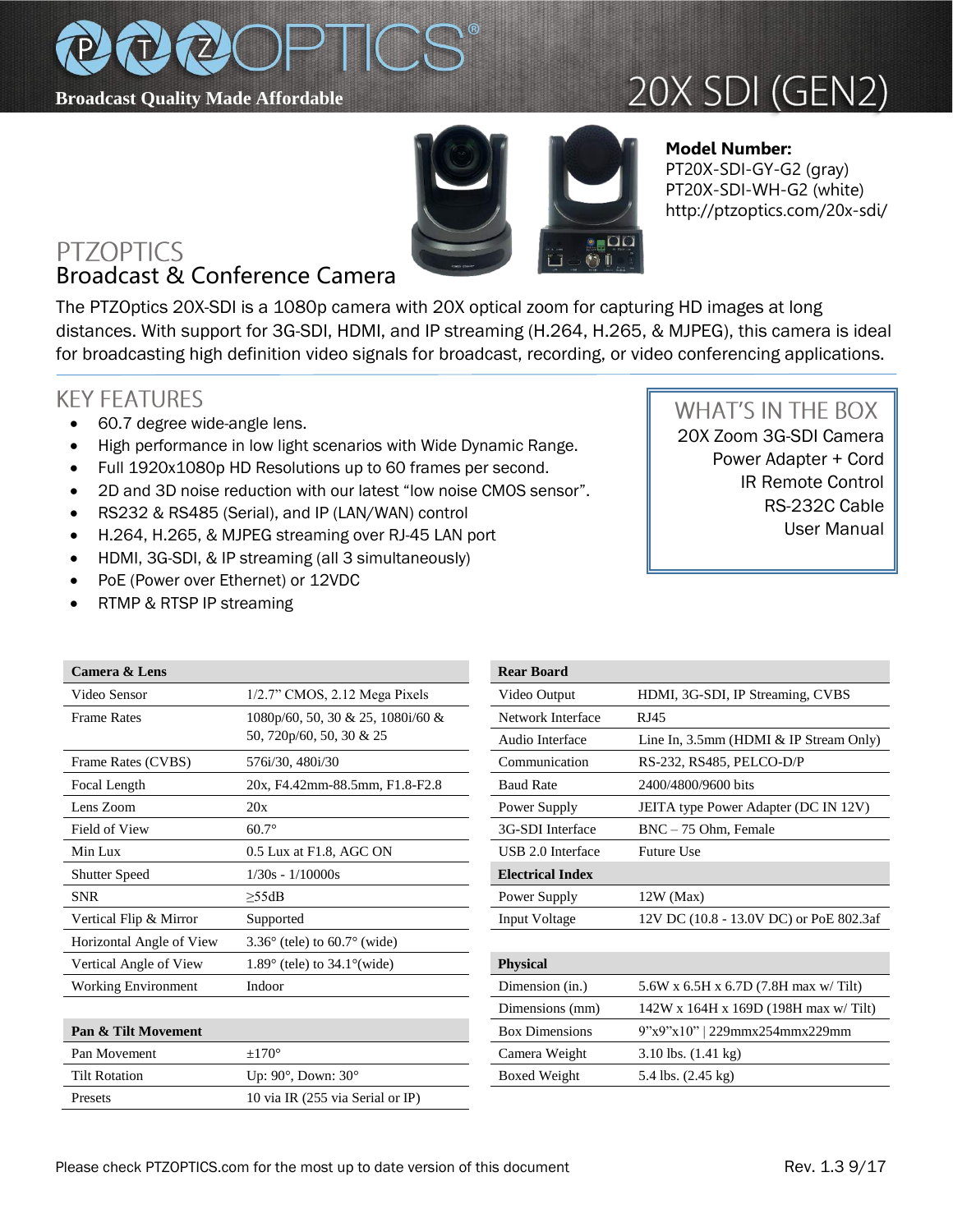#### DATA SHEET **PTZ Optics Specifications & Diagrams**





#### 1. **Standby Button**

Press this button to enter standby mode. Press it again to enter normal mode.

NOTE: Power consumption in standby mode is approximately half of the normal mode.

### 2. **Position Buttons (0-9)**

To set preset or call presets and for Special Shortcut Functions.

#### 3. **\* (asterisk) Button**

For use with multiple function buttons (see 12)

#### 4&13**. Set/Clear Preset Buttons**

Set preset: Store a preset position [PRESET] + Numeric button (0-9): Setting a

corresponding numeric key preset position. Clear preset: Erase a preset position

[RESET] + Numeric button (0-9)

Note:  $[ * ] + [ # ] + [RESET]$ : Erase all presets. 5&14. **Pan/Tilt & Home Control Buttons**

Press the arrow buttons to perform panning and tilting. Press the [HOME] button to face the camera back to its Home position.

#### 6. **Return Button**

Press button to return to previous menu.

#### 7. **Zoom Buttons (Slow & Fast)**

Zoom+: Zoom In (Slow and fast speeds) Zoom-: Zoom Out (Slow and fast speeds)

#### 8. **L/R Set Button**

Set the left & right direction of panning control. Hold [L/R Set] + Press [1]: Normal panning direction. Hold [L/R Set] + Press [2]: Left and right panning direction will be reversed.

#### 9. **Focus Buttons**

Used for focus adjustment. Press [AUTO] to adjust the focus on the center of the object automatically. To adjust the focus manually, press the [MANUAL] button, and then adjust focus with [Far] (focus on far object) and [Near] focus on near object).

#### 10. Camera Address Select Buttons

Press the button corresponding to the camera which you want to operate with the IR remote controller.

#### 11. # Button

For use with multiple function buttons (see 12)

#### 12. **Multiple Function Buttons**

Function 1. Set camera IR address function: Press 3 keys consecutively to set the camera's IR address as follow:

- $[*] + [#] + [F1]$ : IR Address 1
- $[*] + [#] + [F2]$ : IR Address 2
- $[*] + [#] + [F3]$ : IR Address 3
- $[*] + [#] + [F4]$ : IR Address 4

Function 2. Image freezing function: Press [F4] to start the freeze function. The word "Freeze" displays on the upper left corner. After five seconds, the display disappears automatically (though the freeze feature continues). To cancel the freeze, press the [F4] key the word "Unfreeze" displays on the upper left corner. After five seconds, the display disappears automatically.

#### 15. **Menu Button**

OSD Menu Settings: Press this button to enter or exit the OSD (on screen display) menu.

#### 16. **Backlight Button**

Backlight (aka BLC) button: Press this button to enable backlight compensation. Press it again to disable backlight compensation. NOTE: Effective only in auto exposure mode. NOTE: If there is a light behind the subject, the subject will appear dark (i.e. silhouetted). In this case, press the backlight button to turn BLC On . To cancel this function, press the backlight button to turn BLC Off.

#### 17. **P/T RST Button**

Press the button to self-calibrate the pan and tilt positions and limits.

#### **Special Shortcut Functions**

- $[$ \*] +  $[$ #] +  $[1]$ : Display OSD menu in English
- $[*] +[*] + [3]$ : Display OSD menu in Chinese
- $[$ \*] +  $[$ #] +  $[4]$ : Show IP address
- $[*] + [#] + [6]$ : Quickly restore default settings
- $[*] + [#] + [8]$ : Show the camera FW version
- $[*] + [#] + [9]$ : Quickly set mounting mode (vertical flip / normal)